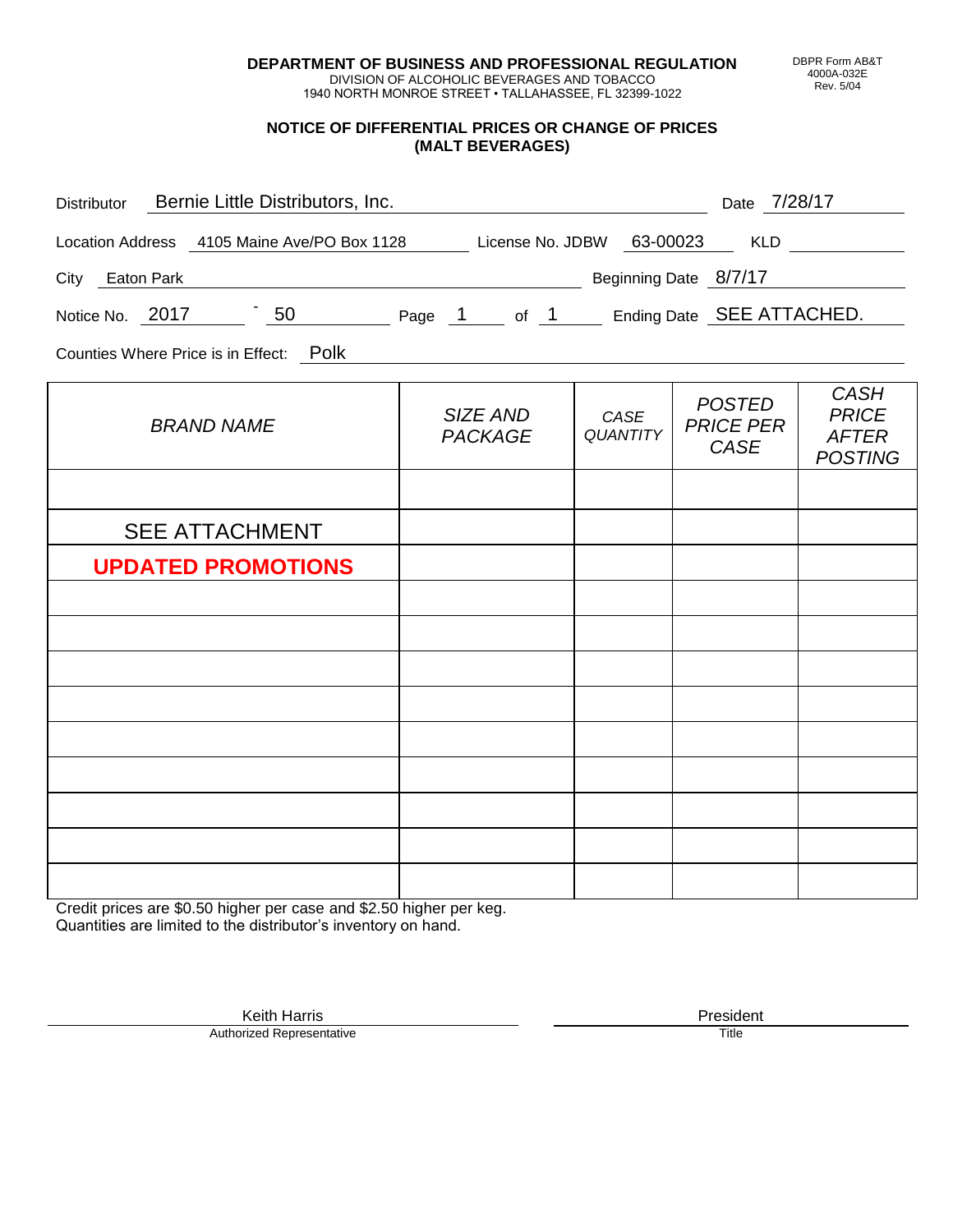|                                                                    |                         |                      |                      |                | Posted Frontline |        |            |                              |
|--------------------------------------------------------------------|-------------------------|----------------------|----------------------|----------------|------------------|--------|------------|------------------------------|
| <b>Brands</b>                                                      | Package                 | <b>Start</b>         | Stop                 | Price          | Price            | Oty    | Premise    | Comment                      |
| Bud, Bud Lt                                                        | 24/8oz Can              | 08/07/17             | 08/20/17             | 11.40          | 13.25            | $20+$  | Off        |                              |
| Bud & Bud Lt                                                       | 24/8oz Can 2/12         | 08/07/17             | 08/20/17             | 13.10          | 13.60            | $5-9$  | Off        |                              |
| Bud & Bud Lt                                                       | 24/8oz Can 2/12         | 08/07/17             | 08/20/17             | 11.70          | 13.60            | $10+$  | Off        |                              |
|                                                                    |                         |                      |                      |                |                  |        |            |                              |
| Michelob Ultra                                                     | 24/8oz Can 2/12         | 08/07/17             | 08/20/17             | 13.50          | 14.45            | $5-9$  | Off        |                              |
| Michelob Ultra                                                     | 24/8oz Can 2/12         | 08/07/17             | 08/20/17             | 11.70          | 14.45            | $10+$  | Off        |                              |
| Michelob Ultra                                                     | 24/8oz Can              | 08/07/17             | 08/20/17             | 12.70          | 14.35            | $5-19$ | Off        |                              |
| Michelob Ultra                                                     | 24/8oz Can              | 08/07/17             | 08/20/17             | 11.40          | 14.35            | $20+$  | Off        |                              |
| Brands & Packages above may be mixed and matched to achieve qty    |                         |                      |                      |                |                  |        |            |                              |
|                                                                    |                         |                      |                      |                |                  |        |            |                              |
| Bud, Bud Lt                                                        | 24/8oz Can              | 08/21/17             | 10/01/17             | 11.40          | 13.25            | $20+$  | Off        |                              |
| Bud & Bud Lt                                                       | 24/8oz Can 2/12         | 08/21/17             | 10/01/17             | 13.10          | 13.60            | $5-19$ | Off        |                              |
| Bud & Bud Lt                                                       | 24/8oz Can 2/12         | 08/21/17             | 10/01/17             | 12.20          | 13.60            | $20+$  | Off        |                              |
|                                                                    |                         |                      |                      |                |                  |        |            |                              |
| Michelob Ultra                                                     | 24/8oz Can 2/12         | 08/21/17             | 10/01/17             | 13.50          | 14.45            | $5-19$ | Off        |                              |
| Michelob Ultra                                                     | 24/8oz Can 2/12         | 08/21/17             | 10/01/17             | 12.20          | 14.45            | $20+$  | Off        |                              |
| Michelob Ultra                                                     | 24/8oz Can              | 08/21/17             | 10/01/17             | 12.70          | 14.35            | $5-19$ | Off        |                              |
| Michelob Ultra                                                     | 24/8oz Can              | 08/21/17             | 10/01/17             | 11.40          | 14.35            | $20+$  | Off        |                              |
| Brands & Packages above may be mixed and matched to achieve qty    |                         |                      |                      |                |                  |        |            |                              |
| Bud, Bud Lt, Select, Select 55                                     | 24/12oz Can/LNR 4/6     | 07/03/17             | 09/30/17             | 21.60          | 23.80            | $10+$  | Off        |                              |
|                                                                    |                         |                      |                      |                |                  |        |            |                              |
| Michelob, Michelob Lt, Michelob Amberbock                          | 24/12oz LNNR 4/6        | 07/03/17             | 09/30/17             | 21.60          | 24.55            | $10+$  | Off        |                              |
|                                                                    |                         |                      |                      |                |                  |        |            |                              |
| Land Shark                                                         | 24/12oz LNNR 4/6        | 07/03/17             | 09/30/17             | 21.60          | 24.55            | 10-111 | Off        |                              |
| <b>Land Shark</b>                                                  | 24/12oz LNNR 4/6        | 07/03/17             | 09/30/17             | 20.25          | 24.55            | $112+$ | Off        |                              |
| Brands & Packages above may be mixed and matched to achieve qty    |                         |                      |                      |                |                  |        |            |                              |
| Bud, Bud Lt                                                        | 24/16oz Can 6/4         | 09/12/16             | 09/30/17             | 22.65          | 25.65            | $5+$   | On & Off   |                              |
| Brands & Packages above may be mixed and matched to achieve qty    |                         |                      |                      |                |                  |        |            |                              |
|                                                                    |                         |                      |                      |                |                  |        |            |                              |
| Bud, Bud Lt                                                        | 24/16oz Can 3/8         | 09/04/17             | 09/17/17             | 19.45          | 25.20            | $25+$  | Off        |                              |
| Michelob Ultra                                                     | 24/16oz Can 3/8         | 09/04/17             | 09/17/17             | 19.45          | 27.10            | $25+$  | Off        |                              |
| Brands & Packages above may be mixed and matched to achieve qty    |                         |                      |                      |                |                  |        |            |                              |
|                                                                    |                         |                      |                      |                |                  |        |            |                              |
| Bud, Bud Lt                                                        | 24/16oz Can             | 09/12/16             | 09/30/17             | 20.90          | 27.60            | $30+$  | Off        |                              |
| Brands & Packages above may be mixed and matched to achieve qty    |                         |                      |                      |                |                  |        |            |                              |
|                                                                    |                         |                      |                      |                |                  | 20-39  |            |                              |
| Bud, Bud Lt, Select & Select 55<br>Bud, Bud Lt, Select & Select 55 | 18pk/12oz Can & LNNR    | 08/07/17<br>08/07/17 | 08/20/17<br>08/20/17 | 14.80<br>13.95 | 16.90<br>16.90   | $40+$  | Off<br>Off |                              |
|                                                                    | 18pk/12oz Can & LNNR    |                      |                      |                |                  |        |            |                              |
| Bud, Bud Lt, Select & Select 55                                    | 18pk/12oz Can & LNNR    | 08/21/17             | 09/10/17             | 14.80          | 16.90            | $20+$  | Off        |                              |
|                                                                    |                         |                      |                      |                |                  |        |            |                              |
| Brands & Packages above may be mixed and matched to achieve qty    |                         |                      |                      |                |                  |        |            |                              |
|                                                                    |                         |                      |                      |                |                  |        |            |                              |
| Bud, Bud Lt, Select & Select 55                                    | 24/12oz LNNR 2/12       | 09/12/16             | 09/30/17             | 21.55          | 22.50            | $10+$  | On         |                              |
| Brands & Packages above may be mixed and matched to achieve qty    |                         |                      |                      |                |                  |        |            |                              |
| Bud, Bud Lt, Select & Select 55                                    |                         |                      |                      |                |                  | $10+$  | Off        |                              |
|                                                                    | 24/12oz Can & LNNR 2/12 | 07/05/17             | 08/23/17             | 21.55          | 22.50            |        |            |                              |
| Brands & Packages above may be mixed and matched to achieve qty    |                         |                      |                      |                |                  |        |            |                              |
| Bud, Bud Lt, Select & Select 55                                    | 24/12oz Can & LNNR 2/12 | 08/24/17             | 09/03/17             | 21.55          | 22.50            | 10-49  | Off        |                              |
| Bud, Bud Lt, Select & Select 55                                    | 24/12oz Can & LNNR 2/12 | 08/24/17             | 09/03/17             | 17.80          | 22.50            | $50+$  | Off        |                              |
|                                                                    |                         |                      |                      |                |                  |        |            |                              |
| Bud Light Lime, Plat & Bud Black Crown                             | 24/12oz Can & LNNR 2/12 | 08/24/17             | 09/03/17             | 23.15          | 24.10            | $1-49$ | Off        |                              |
| Bud Light Lime, Plat & Bud Black Crown                             | 24/12oz Can & LNNR 2/12 | 08/24/17             | 09/03/17             | 17.80          | 24.10            | $50+$  | Off        | New Start date & items added |
|                                                                    |                         |                      |                      |                |                  |        |            |                              |
| BLL Rita Family (Lime, Straw, Mango, Raz, Orange,                  |                         |                      |                      |                |                  |        |            |                              |
| Grape, Peach & Seasonal)                                           | 24/8oz Can 2/12         | 08/24/17             | 09/03/17             | 21.30          | 24.10            | 7-49   | Off        |                              |
| BLL Rita Family (Lime, Straw, Mango, Raz, Orange,                  |                         |                      |                      |                |                  |        |            |                              |
| Grape, Peach & Seasonal)                                           | 24/8oz Can 2/12         | 08/24/17             | 09/03/17             | 17.80          | 24.10            | $50+$  | Off        |                              |
| Brands & Packages above may be mixed and matched to achieve qty    |                         |                      |                      |                |                  |        |            |                              |
|                                                                    |                         |                      |                      |                |                  |        |            |                              |
| Bud, Bud Lt, Select & Select 55                                    | 24/12oz Can & LNNR 2/12 | 09/04/17             | 09/10/17             | 21.55          | 22.50            | $10+$  | Off        |                              |
| Brands & Packages above may be mixed and matched to achieve qty    |                         |                      |                      |                |                  |        |            |                              |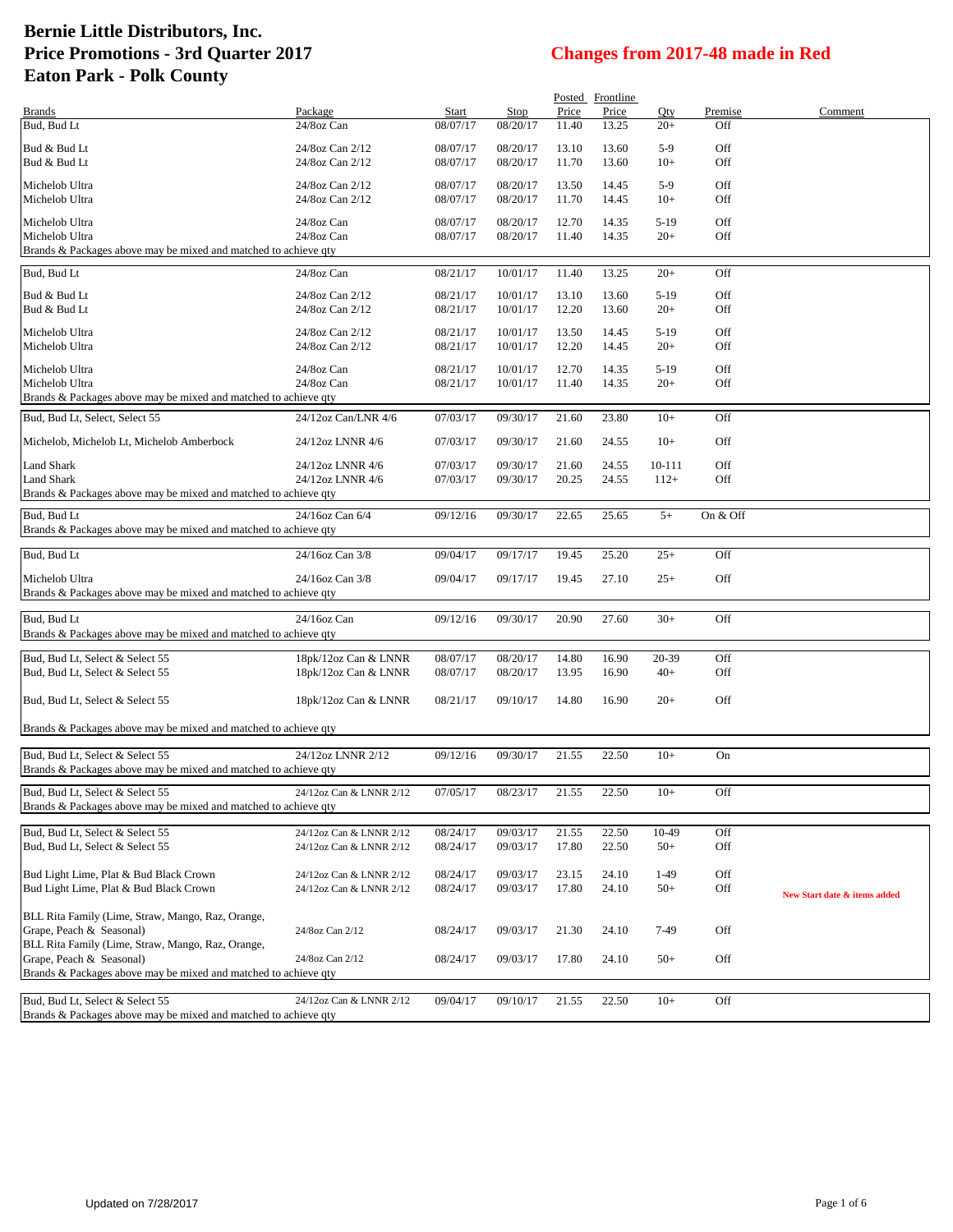|                                                                             |                                            |                      |          |                | Posted Frontline |                |            |                                 |
|-----------------------------------------------------------------------------|--------------------------------------------|----------------------|----------|----------------|------------------|----------------|------------|---------------------------------|
| <b>Brands</b>                                                               | Package                                    | Start                | Stop     | Price          | Price            | Qty            | Premise    | Comment                         |
| Bud, Bud Lt, Select & Select 55                                             | 24/12oz Can                                | 09/12/16             | 09/30/17 | 20.75          | 22.60            | 10-44          | Off        |                                 |
| Bud, Bud Lt, Select & Select 55                                             | $24/12$ oz Can                             | 09/12/16             | 09/30/17 | 19.75          | 22.60            | $45+$          | Off        |                                 |
|                                                                             |                                            |                      |          |                |                  |                |            |                                 |
| Bud, Bud Lt,                                                                | 24/12oz LNNR                               | 09/12/16             | 09/30/17 | 20.75          | 22.60            | 10-44          | Off        |                                 |
| Bud, Bud Lt,                                                                | 24/12oz LNNR                               | 09/12/16             | 09/30/17 | 19.75          | 22.60            | $45+$          | Off        |                                 |
| Bud Light Lime                                                              | 24/12oz LNNR/Can                           | 09/12/16             | 09/30/17 | 22.20          | 24.10            | $10 - 44$      | Off        |                                 |
| Bud Light Lime                                                              | 24/12oz LNNR/Can                           | 09/12/16             | 09/30/17 | 19.75          | 24.10            | $45+$          | Off        |                                 |
|                                                                             |                                            |                      |          |                |                  |                |            |                                 |
| Michelob Ultra                                                              | 24/12oz Can & LNNR                         | 09/12/16             | 09/30/17 | 22.20          | 24.10            | 10-44          | Off        |                                 |
| Michelob Ultra                                                              | 24/12oz Can & LNNR                         | 09/12/16             | 09/30/17 | 20.70          | 24.10            | $45+$          | Off        |                                 |
| Brands & Packages above may be mixed and matched to achieve qty             |                                            |                      |          |                |                  |                |            |                                 |
|                                                                             |                                            |                      |          |                |                  |                |            |                                 |
| Bud, Bud Lt                                                                 | 24/16oz CALNR                              | 09/12/16             | 09/30/17 | 24.85          | 28.50            | $98+$          | Off        |                                 |
| Brands & Packages above may be mixed and matched to achieve qty             |                                            |                      |          |                |                  |                |            |                                 |
| Bud, Bud Lt                                                                 | 20/16oz CALNR                              | 05/22/17             | 09/30/17 | 17.95          | 23.00            | $22 - 65$      | Off        |                                 |
| Bud, Bud Lt                                                                 | 20/16oz CALNR                              | 05/22/17             | 09/30/17 | 17.45          | 23.00            | $66+$          | Off        |                                 |
| Brands & Packages above may be mixed and matched to achieve qty             |                                            |                      |          |                |                  |                |            |                                 |
|                                                                             |                                            |                      |          |                |                  |                |            |                                 |
| Bud, Bud Light                                                              | 20/16oz CALNR                              | 04/03/17             | 09/30/17 | 17.20          | 23.00            | $144+$         | On         |                                 |
| Brands & Packages above may be mixed and matched to achieve qty             |                                            |                      |          |                |                  |                |            |                                 |
| Bud, Bud Light                                                              | 24/16oz ALNR/CALNR                         | 04/03/17             | 09/30/17 | 23.00          | 28.50            | $1-49$         | On         |                                 |
| Bud, Bud Light                                                              | 24/16oz ALNR/CALNR                         | 04/03/17             | 09/30/17 | 22.75          | 28.50            | 50-143         | On         |                                 |
| Bud, Bud Light                                                              | 24/16oz ALNR/CALNR                         | 04/03/17             | 09/30/17 | 21.55          | 28.50            | $144+$         | On         |                                 |
|                                                                             |                                            |                      |          |                |                  |                |            |                                 |
| Bud, Bud Light Sports/Holiday CALNR                                         | 24/16oz CALNR                              | 04/03/17             | 09/30/17 | 23.00          | 28.50            | $1 - 143$      | On         |                                 |
| Bud, Bud Light Sports/Holiday CALNR                                         | 24/16oz CALNR                              | 04/03/17             | 09/30/17 | 21.95          | 28.50            | $144+$         | On         |                                 |
|                                                                             |                                            |                      |          |                |                  |                |            |                                 |
| Bud Light Lime                                                              | 24/16oz ALNR 4/6                           | 04/03/17             | 09/30/17 | 27.65          | 31.20            | $50+$          | On         |                                 |
|                                                                             |                                            |                      |          |                |                  |                |            |                                 |
| Bud Lt Lime & Platinum                                                      | 24/16 CALNR 3/8                            | 04/03/17             | 09/30/17 | 31.50          | 36.15            | $1-9$          | On         |                                 |
| Bud Lt Lime & Platinum                                                      | 24/16 CALNR 3/8                            | 04/03/17             | 09/30/17 | 30.67          | 36.15            | $10+$          | On         |                                 |
| Michelob Ultra                                                              | 24/16oz CALNR                              | 04/03/17             | 09/30/17 | 35.85          | 37.25            | $5+$           | On         |                                 |
| Brands & Packages above may be mixed and matched to achieve qty             |                                            |                      |          |                |                  |                |            |                                 |
|                                                                             |                                            |                      |          |                |                  |                |            |                                 |
| Oculto                                                                      | 24/12oz LNNR 2/12                          | 09/12/16             | 09/30/17 | 26.65          | 29.90            | $20+$          | Off        |                                 |
| BL Lime, Platinum, Black Crown, Mich Lt & Ultra                             | 18/12oz LNNR/Cans                          | 07/31/17             | 09/30/17 | 16.95          | 18.45            | $5 - 59$       | Off        |                                 |
| BL Lime, Platinum, Black Crown, Mich Lt & Ultra                             | 18/12oz LNNR/Cans                          | 07/31/17             | 09/30/17 | 15.85          | 18.45            | $60+$          | Off        |                                 |
| Brands & Packages above may be mixed and matched to achieve qty             |                                            |                      |          |                |                  |                |            |                                 |
|                                                                             |                                            |                      |          |                |                  |                |            |                                 |
| Mich, Mic Lt, Ultra, Ultra Amber, Amberbock & Ultra                         |                                            |                      |          |                |                  |                |            |                                 |
| <b>Lime Cactus</b>                                                          | 24/12oz Can/LNNR 2/12                      | 07/05/17             | 08/23/17 | 23.90          | 24.85            | $5+$           | Off        |                                 |
| Michelob Ultra                                                              | 24/16oz CALNR 3/8                          | 07/05/17             | 08/23/17 | 35.85          | 37.25            | $5+$           | Off        |                                 |
|                                                                             |                                            |                      |          |                |                  |                |            |                                 |
| Mich, Mic Lt, Ultra, Ultra Amber, Amberbock & Ultra                         |                                            |                      |          |                |                  |                |            |                                 |
| Lime Cactus                                                                 | 24/12oz Can/LNNR 2/12                      | 08/24/17             | 09/03/17 | 23.90          | 24.85            | $5 - 24$       | Off        |                                 |
| Mich, Mic Lt, Ultra, Ultra Amber, Amberbock & Ultra                         |                                            |                      |          |                |                  |                |            | <b>New Dates &amp; QD Level</b> |
| <b>Lime Cactus</b><br>Michelob Ultra                                        | 24/12oz Can/LNNR 2/12<br>24/16oz CALNR 3/8 | 08/24/17<br>08/24/17 | 09/03/17 | 17.80<br>35.85 | 24.85            | $25+$<br>$5+$  | Off<br>Off |                                 |
|                                                                             |                                            |                      | 09/03/17 |                | 37.25            |                |            |                                 |
| Mich, Mic Lt, Ultra, Ultra Amber, Amberbock & Ultra                         |                                            |                      |          |                |                  |                |            |                                 |
| Lime Cactus                                                                 | 24/12oz Can/LNNR 2/12                      | 09/04/17             | 09/30/17 | 23.90          | 24.85            | $5+$           | Off        |                                 |
| Michelob Ultra                                                              | 24/16oz CALNR 3/8                          | 09/04/17             | 09/30/17 | 35.85          | 37.25            | $5+$           | Off        |                                 |
| Brands & Packages above may be mixed and matched to achieve qty             |                                            |                      |          |                |                  |                |            |                                 |
|                                                                             |                                            |                      |          |                |                  |                |            |                                 |
| BL Lime, Platinum, Black Crown & Landshark<br>BL Lime, Platinum & Landshark | 24/12oz LNNR 2/12<br>24/12oz Cans 2/12     | 09/12/16<br>09/12/16 | 09/30/17 | 20.45          | 24.10            | $10+$<br>$10+$ | <b>ON</b>  |                                 |
| Brands & Packages above may be mixed and matched to achieve qty             |                                            |                      | 09/30/17 | 20.45          | 24.10            |                | ON         |                                 |
|                                                                             |                                            |                      |          |                |                  |                |            |                                 |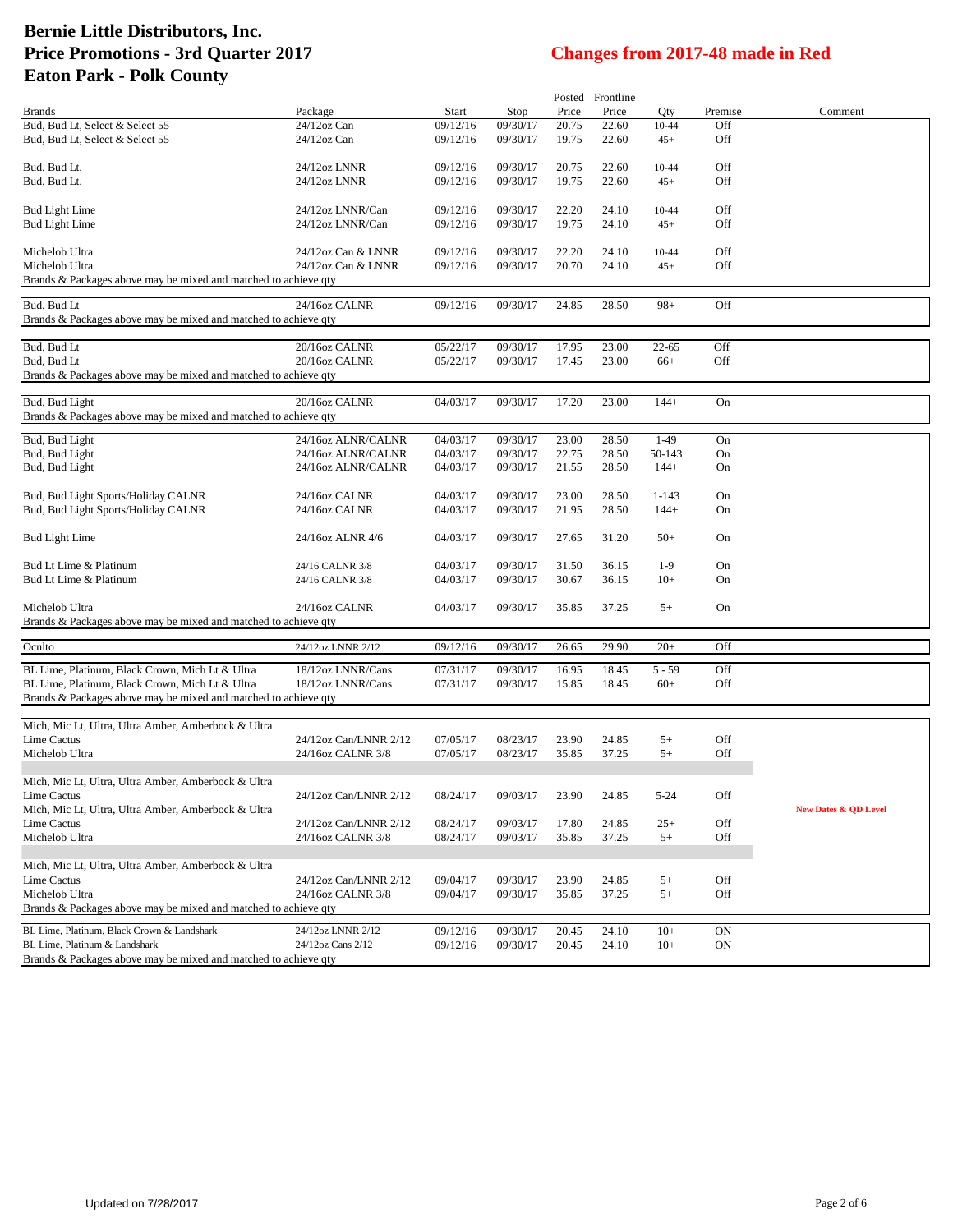|                                                                  |                        |          |          |       | Posted Frontline |        |         |                     |
|------------------------------------------------------------------|------------------------|----------|----------|-------|------------------|--------|---------|---------------------|
| <b>Brands</b>                                                    | Package                | Start    | Stop     | Price | Price            | Oty    | Premise | Comment             |
| BL Lime, Platinum & Black Crown                                  | 24/12oz Cans/LNNR 2/12 | 08/07/17 | 08/23/17 | 23.15 | 24.10            | $1+$   | Off     |                     |
|                                                                  |                        |          |          |       |                  |        |         |                     |
| BLL Rita Family (Lime, Straw, Mango, Raz, Orange, Grape,         |                        |          |          |       |                  |        |         |                     |
| Peach & Seasonal)                                                | 24/8oz Can 2/12        | 08/07/17 | 08/23/17 | 23.15 | 24.10            | $1-6$  | Off     |                     |
| BLL Rita Family (Lime, Straw, Mango, Raz, Orange, Grape,         |                        |          |          |       |                  |        |         |                     |
|                                                                  |                        |          |          |       |                  |        |         |                     |
| Peach & Seasonal)                                                | 24/8oz Can 2/12        | 08/07/17 | 08/23/17 | 21.30 | 24.10            | $7+$   | Off     |                     |
|                                                                  |                        |          |          |       |                  |        |         | <b>Date Changes</b> |
|                                                                  |                        |          |          |       |                  |        |         |                     |
| BL Lime, Platinum & Black Crown                                  | 24/12oz Cans/LNNR 2/12 | 09/04/17 | 09/30/17 | 23.15 | 24.10            | $1+$   | Off     |                     |
|                                                                  |                        |          |          |       |                  |        |         |                     |
| BLL Rita Family (Lime, Straw, Mango, Raz, Orange, Grape,         |                        |          |          |       |                  |        |         |                     |
| Peach & Seasonal)                                                | 24/8oz Can 2/12        | 09/04/17 | 09/30/17 | 23.15 | 24.10            | $1-6$  | Off     |                     |
|                                                                  |                        |          |          |       |                  |        |         |                     |
| BLL Rita Family (Lime, Straw, Mango, Raz, Orange, Grape,         |                        |          |          |       |                  |        |         |                     |
| Peach & Seasonal)                                                | 24/8oz Can 2/12        | 09/04/17 | 09/30/17 | 21.30 | 24.10            | $7+$   | Off     |                     |
| Brands & Packages above may be mixed and matched to achieve qty  |                        |          |          |       |                  |        |         |                     |
|                                                                  |                        |          |          |       |                  |        |         |                     |
| Bud Light Lime, Platinum                                         | 24/12oz LNNR 4/6       | 07/17/17 | 07/22/17 | 15.50 | 24.55            | $10+$  | Off     |                     |
| Brands & Packages above may be mixed and matched to achieve qty  |                        |          |          |       |                  |        |         |                     |
|                                                                  |                        |          |          |       |                  |        |         |                     |
| Best Damn Root Beer, Cherry Cola & Cream Soda                    | 24/12oz LNR 4/6        | 08/28/17 | 09/03/17 | 19.20 | 30.30            | $15+$  | Off     |                     |
| Brands & Packages above may be mixed and matched to achieve qty  |                        |          |          |       |                  |        |         |                     |
|                                                                  |                        |          |          |       |                  |        |         |                     |
| <b>Spiked Seltzer Variety</b>                                    | 24/12oz Can 2/12       | 07/24/17 | 09/30/17 | 24.50 | 28.50            | $3+$   | Off     |                     |
|                                                                  |                        |          |          |       |                  |        |         |                     |
| Busch, Busch Lt, Nat Lt, Nat Ice & Rolling Rock                  | 24/12oz Can S/C        | 01/16/17 | 09/30/17 | 15.35 | 17.00            | 15-76  | Off     |                     |
| Busch, Busch Lt, Nat Lt, Nat Ice & Rolling Rock                  | $24/12$ oz Can S/C     | 01/16/17 | 09/30/17 | 13.80 | 17.00            | $77+$  | Off     |                     |
|                                                                  |                        |          |          |       |                  |        |         |                     |
|                                                                  |                        |          |          |       |                  |        |         |                     |
| <b>Natty Daddy</b>                                               | 24/12oz Can S/C        | 01/16/17 | 09/30/17 | 15.35 | 16.10            | $1-4$  | Off     |                     |
| <b>Natty Daddy</b>                                               | 24/12oz Can S/C        | 01/16/17 | 09/30/17 | 14.35 | 16.10            | 5-76   | Off     |                     |
| Natty Daddy                                                      | 24/12oz Can S/C        | 01/16/17 | 09/30/17 | 13.80 | 16.10            | $77+$  | Off     |                     |
| Brands & Packages above may be mixed and matched to achieve qty  |                        |          |          |       |                  |        |         |                     |
|                                                                  |                        |          |          |       |                  |        |         |                     |
|                                                                  |                        |          |          |       |                  |        |         |                     |
| Busch, Busch Lt, Nat Lt, Nat Ice, Bud Ice, Rolling Rock &        |                        |          |          |       |                  |        |         |                     |
| <b>Busch Ice</b>                                                 | 18/12oz Cans/LNNR      | 04/17/17 | 09/30/17 | 9.35  | 12.40            | $40+$  | Off     |                     |
| Brands & Packages above may be mixed and matched to achieve qty  |                        |          |          |       |                  |        |         |                     |
|                                                                  |                        |          |          |       |                  |        |         |                     |
| King Cobra & High Gravity                                        | 24/16oz Can 6/4        | 09/12/16 | 09/30/17 | 17.75 | 19.55            | $5+$   | Off     |                     |
| Brands & Packages above may be mixed and matched to achieve qty  |                        |          |          |       |                  |        |         |                     |
|                                                                  |                        |          |          |       |                  |        |         |                     |
| Shock Top & Shock Top Sampler                                    | 24/12oz LNNR           | 09/12/16 | 09/30/17 | 19.70 | 27.75            | $56+$  | Off     |                     |
| Brands & Packages above may be mixed and matched to achieve qty  |                        |          |          |       |                  |        |         |                     |
|                                                                  |                        |          |          |       |                  |        |         |                     |
| Shock Top & Shock Top Lemon                                      | 15/12oz Can            | 09/12/16 | 09/30/17 | 13.65 | 15.25            | $50+$  | Off     |                     |
| Brands & Packages above may be mixed and matched to achieve qty  |                        |          |          |       |                  |        |         |                     |
|                                                                  |                        |          |          |       |                  |        |         |                     |
| Shock Top & Shock Top Lemon                                      | 30/12oz Can 2/15       | 09/12/16 | 09/30/17 | 25.70 | 28.90            | $25+$  | Off     |                     |
| Brands & Packages above may be mixed and matched to achieve qty  |                        |          |          |       |                  |        |         |                     |
|                                                                  |                        |          |          |       |                  |        |         |                     |
| Shock Top, Apple Wheat, Lemon, Pumpkin, Rasp, IPA, Winter Combo, |                        |          |          |       |                  |        |         |                     |
| Choc, Pretzel, Ginger, Ruby Red                                  | 24/12oz LNNR 4/6       | 06/19/17 | 09/30/17 | 27.10 | 27.75            | $1-19$ | Off     |                     |
| Shock Top, Apple Wheat, Lemon, Pumpkin, Rasp, IPA, Winter Combo, |                        |          |          |       |                  |        |         |                     |
| Choc, Pretzel, Ginger, Ruby Red                                  | 24/12oz LNNR 4/6       | 06/19/17 | 09/30/17 | 26.10 | 27.75            | 20-55  | Off     |                     |
| Shock Top, Apple Wheat, Lemon, Pumpkin, Rasp, IPA, Winter Combo, |                        |          |          |       |                  |        |         |                     |
| Choc, Pretzel, Ginger, Ruby Red                                  | 24/12oz LNNR 4/6       | 06/19/17 | 09/30/17 | 25.10 | 27.75            | 56-111 | Off     |                     |
| Shock Top, Apple Wheat, Lemon, Pumpkin, Rasp, IPA, Winter Combo, |                        |          |          |       |                  |        |         |                     |
| Choc, Pretzel, Ginger, Ruby Red                                  | 24/12oz LNNR 4/6       | 06/19/17 | 09/30/17 | 24.10 | 27.75            | $112+$ | Off     |                     |
| Brands & Packages above may be mixed and matched to achieve qty  |                        |          |          |       |                  |        |         |                     |
|                                                                  |                        |          |          |       |                  |        |         |                     |
| Wild Blue & Redbridge                                            | 24/12oz LNNR 4/6       | 11/14/16 | 09/30/17 | 28.65 | 29.35            | $28+$  | Off     |                     |
| Brands & Packages above may be mixed and matched to achieve qty  |                        |          |          |       |                  |        |         |                     |
|                                                                  |                        |          |          |       |                  |        |         |                     |
|                                                                  |                        |          |          |       |                  |        |         |                     |
| Kirin Ichiban & Kirin Light                                      | 24/12oz LNNR 4/6       | 11/14/16 | 09/30/17 | 23.50 | 27.75            | $10+$  | Off     |                     |
| Brands & Packages above may be mixed and matched to achieve qty  |                        |          |          |       |                  |        |         |                     |
|                                                                  |                        |          |          |       |                  |        |         |                     |
| Becks, Lt, Dark, Oktob, Sapphire, Bass                           | 24/12oz LNNR 4/6       | 07/03/17 | 08/27/17 | 21.60 | 24.55            | 10-111 | Off     |                     |
| Becks, Lt, Dark, Oktob, Sapphire, Bass                           | 24/12oz LNNR 4/6       | 07/03/17 | 08/27/17 | 19.80 | 24.55            | $112+$ | Off     |                     |
| Brands & Packages above may be mixed and matched to achieve qty  |                        |          |          |       |                  |        |         |                     |
|                                                                  |                        |          |          |       |                  |        |         |                     |
| <b>Bass Ale</b>                                                  | 24/12oz LNNR 4/6       | 08/28/17 | 09/30/17 | 21.60 | 24.55            | 10-111 | Off     |                     |
| <b>Bass Ale</b>                                                  | 24/12oz LNNR 4/6       | 08/28/17 | 09/30/17 | 19.80 | 24.55            | $112+$ | Off     |                     |
|                                                                  |                        |          |          |       |                  |        |         |                     |
| Becks, Lt, Dark, Oktob, Sapphire                                 | 24/12oz LNNR 4/6       | 08/28/17 | 09/03/17 | 15.85 | 24.55            | $20+$  | Off     |                     |
| Brands & Packages above may be mixed and matched to achieve qty  |                        |          |          |       |                  |        |         |                     |
|                                                                  |                        |          |          |       |                  |        |         |                     |
| Becks, Lt, Dark, Oktob, Sapphire                                 | 24/12oz LNNR 4/6       | 09/04/17 | 12/31/17 | 22.05 | 24.55            | 56-111 | Off     |                     |
| Becks, Lt, Dark, Oktob, Sapphire                                 | 24/12oz LNNR 4/6       | 09/04/17 | 12/31/17 | 19.80 | 24.55            | $112+$ | Off     |                     |
| Brands & Packages above may be mixed and matched to achieve qty  |                        |          |          |       |                  |        |         |                     |
|                                                                  |                        |          |          |       |                  |        |         |                     |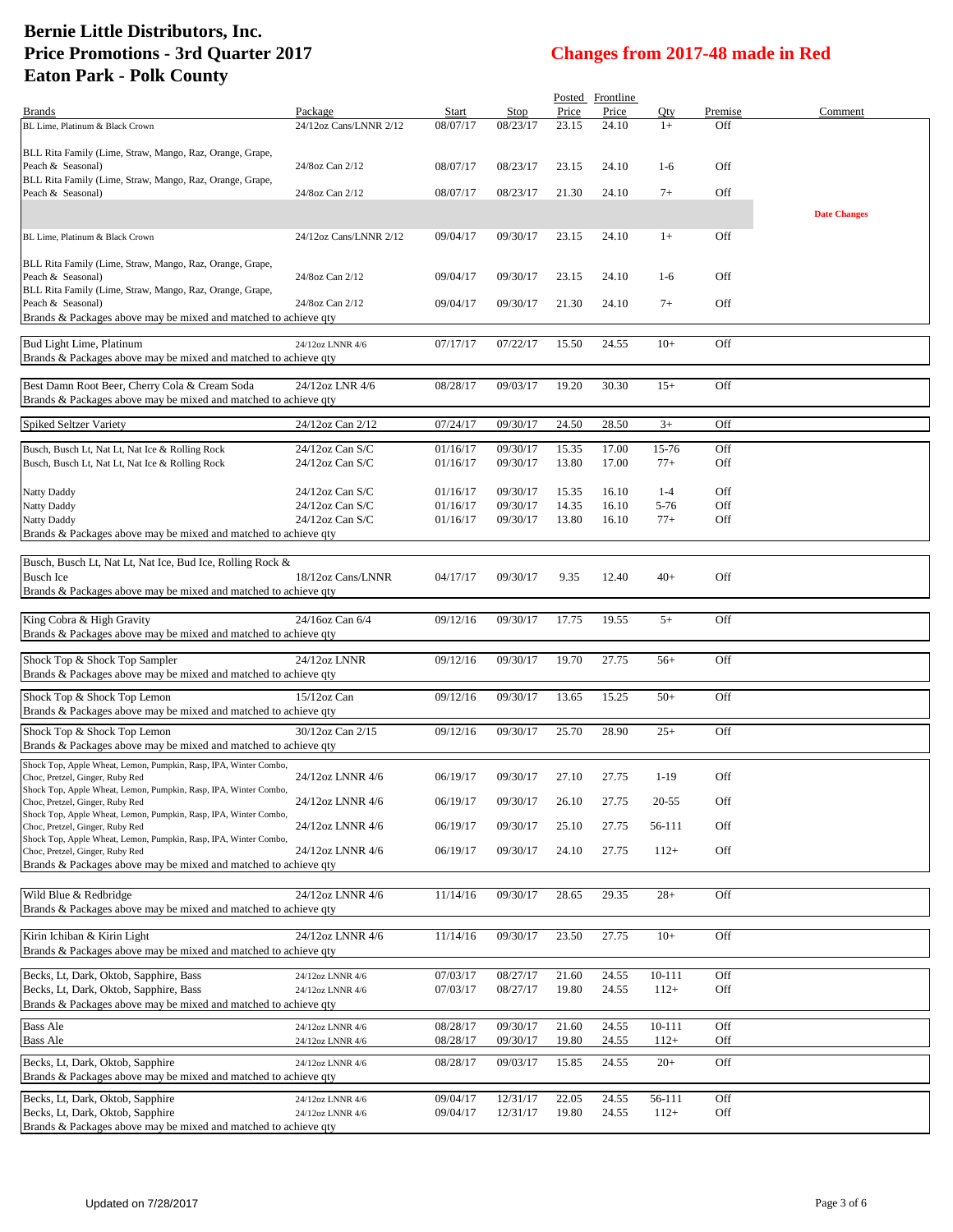|                                                                 |                                                |                      |                      |                | Posted Frontline |                  |            |         |
|-----------------------------------------------------------------|------------------------------------------------|----------------------|----------------------|----------------|------------------|------------------|------------|---------|
| <b>Brands</b>                                                   | Package                                        | Start                | Stop                 | Price          | Price            | Qty              | Premise    | Comment |
| Becks, Light, Dark, Oktoberfest, Sapphire & Bass                | 24/12oz LNNR/CAN 2/12                          | 07/17/17             | 08/13/17             | 20.35          | 24.10            | 56-111           | Off        |         |
| Becks, Light, Dark, Oktoberfest, Sapphire & Bass                | 24/12oz LNNR/CAN 2/12                          | 07/17/17             | 08/13/17             | 19.80          | 24.10            | $112+$           | Off        |         |
|                                                                 |                                                |                      |                      |                |                  |                  |            |         |
| Beck's Pilsner                                                  | 24/16oz CALNR 3/8                              | 07/17/17             | 08/13/17             | 30.52          | 36.15            | 56-111           | Off        |         |
| Beck's Pilsner                                                  | 24/16oz CALNR 3/8                              | 07/17/17             | 08/13/17             | 29.70          | 36.15            | $112+$           | Off        |         |
| <b>Land Shark</b>                                               | 24/12oz LNNR/CAN 2/12                          | 07/17/17             | 08/13/17             | 22.15          | 24.10            | 56-111           | Off        |         |
| <b>Land Shark</b>                                               | 24/12oz LNNR/CAN 2/12                          | 07/17/17             | 08/13/17             | 20.35          | 24.10            | $112+$           | Off        |         |
| Brands & Packages above may be mixed and matched to achieve qty |                                                |                      |                      |                |                  |                  |            |         |
|                                                                 |                                                |                      |                      |                |                  |                  |            |         |
| Becks, Light, Dark, Oktoberfest, Sapphire & Bass                | 24/12oz LNNR/CAN 2/12                          | 08/14/17             | 08/20/17             | 19.90          | 24.10            | $10+$            | Off        |         |
| Beck's Pilsner                                                  | 24/16oz CALNR 3/8                              | 08/14/17             | 08/20/17             | 28.80          | 36.15            | $10+$            | Off        |         |
|                                                                 |                                                |                      |                      |                |                  |                  |            |         |
| Land Shark                                                      | 24/12oz LNNR/CAN 2/12                          | 08/14/17             | 08/20/17             | 19.90          | 24.10            | $10+$            | Off        |         |
| Brands & Packages above may be mixed and matched to achieve qty |                                                |                      |                      |                |                  |                  |            |         |
| Becks, Light, Dark, Oktoberfest, Sapphire & Bass                | 24/12oz LNNR/CAN 2/12                          | 08/21/17             | 09/10/17             | 20.35          | 24.10            | 56-111           | Off        |         |
| Becks, Light, Dark, Oktoberfest, Sapphire & Bass                | 24/12oz LNNR/CAN 2/12                          | 08/21/17             | 09/10/17             | 19.80          | 24.10            | $112+$           | Off        |         |
|                                                                 |                                                |                      |                      |                |                  |                  |            |         |
| Beck's Pilsner                                                  | 24/16oz CALNR 3/8                              | 08/21/17             | 09/10/17             | 30.52          | 36.15            | 56-111           | Off        |         |
| Beck's Pilsner                                                  | 24/16oz CALNR 3/8                              | 08/21/17             | 09/10/17             | 29.70          | 36.15            | $112+$           | Off        |         |
|                                                                 |                                                |                      |                      |                |                  |                  |            |         |
| Land Shark                                                      | 24/12oz LNNR/CAN 2/12                          | 08/21/17             | 09/10/17             | 22.15          | 24.10            | 56-111           | Off        |         |
| Land Shark                                                      | 24/12oz LNNR/CAN 2/12                          | 08/21/17             | 09/10/17             | 20.35          | 24.10            | $112+$           | Off        |         |
| Brands & Packages above may be mixed and matched to achieve qty |                                                |                      |                      |                |                  |                  |            |         |
| Becks, Light, Dark, Oktoberfest, Sapphire & Bass                | 24/12oz LNNR/CAN 2/12                          | 09/11/17             | 09/17/17             | 19.90          | 24.10            | $10+$            | Off        |         |
|                                                                 |                                                |                      |                      |                |                  |                  |            |         |
| Beck's Pilsner                                                  | 24/16oz CALNR 3/8                              | 09/11/17             | 09/17/17             | 28.80          | 36.15            | $10+$            | Off        |         |
|                                                                 |                                                |                      |                      |                |                  |                  |            |         |
| Land Shark                                                      | 24/12oz LNNR/CAN 2/12                          | 09/11/17             | 09/17/17             | 19.90          | 24.10            | $10+$            | Off        |         |
| Brands & Packages above may be mixed and matched to achieve qty |                                                |                      |                      |                |                  |                  |            |         |
| Becks, Light, Dark, Oktoberfest, Sapphire & Bass                | 24/12oz LNNR/CAN 2/12                          | 09/18/17             | 10/08/17             | 20.35          | 24.10            | 56-111           | Off        |         |
| Becks, Light, Dark, Oktoberfest, Sapphire & Bass                | 24/12oz LNNR/CAN 2/12                          | 09/18/17             | 10/08/17             | 19.80          | 24.10            | $112+$           | Off        |         |
|                                                                 |                                                |                      |                      |                |                  |                  |            |         |
| Beck's Pilsner                                                  | 24/16oz CALNR 3/8                              | 09/18/17             | 10/08/17             | 30.52          | 36.15            | 56-111           | Off        |         |
| Beck's Pilsner                                                  | 24/16oz CALNR 3/8                              | 09/18/17             | 10/08/17             | 29.70          | 36.15            | $112+$           | Off        |         |
|                                                                 |                                                |                      |                      |                |                  |                  |            |         |
| Land Shark<br>Land Shark                                        | 24/12oz LNNR/CAN 2/12<br>24/12oz LNNR/CAN 2/12 | 09/18/17<br>09/18/17 | 10/08/17<br>10/08/17 | 22.15<br>20.35 | 24.10<br>24.10   | 56-111<br>$112+$ | Off<br>Off |         |
| Brands & Packages above may be mixed and matched to achieve qty |                                                |                      |                      |                |                  |                  |            |         |
|                                                                 |                                                |                      |                      |                |                  |                  |            |         |
| Beck's, Sapphire, Black Crown, BL Lime, Platinum,               |                                                |                      |                      |                |                  |                  |            |         |
| Michelob Ultra & Landshark                                      | 24/16oz CAN 6/4                                | 02/06/17             | 09/30/17             | 25.75          | 28.00            | $1 - 2$          | Off        |         |
| Beck's, Sapphire, Black Crown, BL Lime, Platinum,               |                                                |                      |                      |                |                  |                  |            |         |
| Michelob Ultra & Landshark                                      | 24/16oz CAN 6/4                                | 02/06/17             | 09/30/17             | 24.90          | 28.00            | $3+$             | Off        |         |
|                                                                 |                                                |                      |                      |                |                  |                  |            |         |
| Shock Top, Apple, Lemon, Pumpkin, Shockolate &                  |                                                |                      |                      |                |                  |                  |            |         |
| <b>Twisted Pretzel</b>                                          | 24/16oz CAN 6/4                                | 02/06/17             | 09/30/17             | 29.80          | 33.50            | $1 - 2$          | Off        |         |
| Shock Top, Apple, Lemon, Pumpkin, Shockolate &                  |                                                |                      |                      |                |                  |                  |            |         |
| <b>Twisted Pretzel</b>                                          | 24/16oz CAN 6/4                                | 02/06/17             | 09/30/17             | 24.90          | 33.50            | $3+$             | Off        |         |
|                                                                 |                                                |                      |                      |                |                  |                  |            |         |
| Goose 312, IPA, Green Line & Four Star Pilsner                  | 24/16oz CAN 6/4                                | 02/06/17             | 09/30/17             | 29.80          | 31.95            | $1 - 2$          | Off        |         |
| Goose 312, IPA, Green Line & Four Star Pilsner                  | 24/16oz CAN 6/4                                | 02/06/17             | 09/30/17             | 24.90          | 31.95            | $3+$             | Off        |         |
| Bud Chelada, Bud Lt Chelada                                     | 24/16oz Can 6/4                                | 02/06/17             | 09/30/17             | 29.80          | 33.50            | $1+$             | Off        |         |
|                                                                 |                                                |                      |                      |                |                  |                  |            |         |
| Rita Splash (Lime, Strawberry & Pineapple)                      | 24/16oz CAN 4/6                                | 02/06/17             | 09/30/17             | 29.80          | 37.50            | $1+$             | Off        |         |
|                                                                 |                                                |                      |                      |                |                  |                  |            |         |
| BL Lime Rita Family & Oculto                                    | 24/16oz CAN 6/4                                | 02/06/17             | 09/30/17             | 29.80          | 37.50            | $1+$             | Off        |         |
| Brands & Packages above may be mixed and matched to achieve qty |                                                |                      |                      |                |                  |                  |            |         |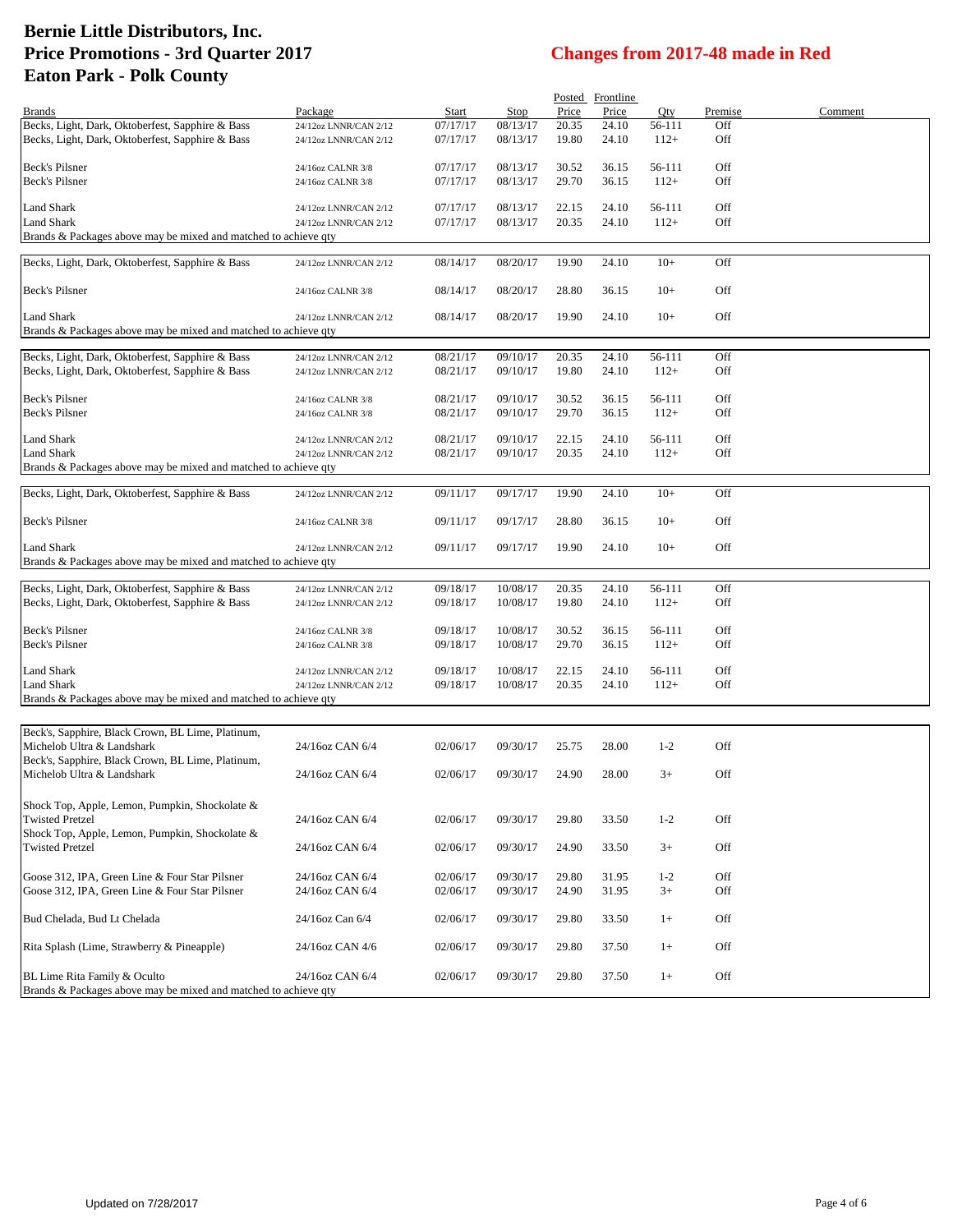| <b>Brands</b>                                                                                                                                                                                                                                    | Package                                         | Start                | Stop                  | Price          | Posted Frontline<br>Price | Oty               | Premise    | Comment |
|--------------------------------------------------------------------------------------------------------------------------------------------------------------------------------------------------------------------------------------------------|-------------------------------------------------|----------------------|-----------------------|----------------|---------------------------|-------------------|------------|---------|
|                                                                                                                                                                                                                                                  |                                                 |                      |                       |                |                           |                   |            |         |
| BP Blueberry, Oktoberfest, Pumpkin, Summer, Winter, Spring, Toasted<br>Lager, Hoptical Illusion, Mosaic Session IPA & Honey Robber                                                                                                               | 24/12oz LNNR 4/6                                | 06/26/17             | 09/30/17              | 27.70          | 30.90                     | 25-55             | Off        |         |
| BP Blueberry, Oktoberfest, Pumpkin, Summer, Winter, Spring, Toasted<br>Lager, Hoptical Illusion, Mosaic Session IPA & Honey Robber                                                                                                               | 24/12oz LNNR 4/6                                | 06/26/17             | 09/30/17              | 26.70          | 30.90                     | $56+$             | Off        |         |
| Goose 312, 312 Pale Ale, Honkers, IPA, Winter, Summer, Harvest Ale,<br>Sixth Day, Endless IPA, Rambler IPA, Oktob, 10 Hills Pale Ale, Four<br>Star, Green Line, Preseason<br>Goose 312, 312 Pale Ale, Honkers, IPA, Winter, Summer, Harvest Ale, | 24/12oz LNNR/Can 4/6                            | 06/26/17             | 09/30/17              | 27.70          | 30.90                     | 25-55             | Off        |         |
| Sixth Day, Endless IPA, Rambler IPA, Oktob, 10 Hills Pale Ale, Four<br>Star, Green Line, Preseason<br>Brands & Packages above may be mixed and matched to achieve qty                                                                            | 24/12oz LNNR/Can 4/6                            | 06/26/17             | 09/30/17              | 26.70          | 30.90                     | $56+$             | Off        |         |
|                                                                                                                                                                                                                                                  |                                                 |                      |                       |                |                           |                   |            |         |
| Shock Top, Wheat IPA, Lemon, Pumpkin, Variety, Apple, Winter,<br>Honey Bourbon, Choc, Pretzel, Ginger & Ruby Red<br>Shock Top, Wheat IPA, Lemon, Pumpkin, Variety, Apple, Winter,                                                                | 24/12oz LNNR/Can 2/12                           | 01/23/17             | 09/30/17              | 24.60          | 27.75                     | 14-55             | Off        |         |
| Honey Bourbon, Choc, Pretzel, Ginger & Ruby Red                                                                                                                                                                                                  | 24/12oz LNNR/Can 2/12                           | 01/23/17             | 09/30/17              | 23.60          | 27.75                     | 56-111            | Off        |         |
| Shock Top, Wheat IPA, Lemon, Pumpkin, Variety, Apple, Winter,<br>Honey Bourbon, Choc, Pretzel, Ginger & Ruby Red                                                                                                                                 | 24/12oz LNNR/Can 2/12                           | 01/23/17             | 09/30/17              | 22.60          | 27.75                     | $112+$            | Off        |         |
|                                                                                                                                                                                                                                                  |                                                 |                      |                       |                |                           |                   |            |         |
| Goose 312, 312 Pale, Honkers, IPA, Winter, Summer, Fall, Harvest Ale,<br>Endless IPA, Winter, Four Star, Green Line & Johnny Appleseed                                                                                                           | 24/12oz LNNR/CN 2/12                            | 01/23/17             | 09/30/17              | 26.25          | 29.65                     | 14-55             | Off        |         |
| Goose 312, 312 Pale, Honkers, IPA, Winter, Summer, Fall, Harvest Ale,<br>Endless IPA, Winter, Four Star, Green Line & Johnny Appleseed                                                                                                           | 24/12oz LNNR/CN 2/12                            | 01/23/17             | 09/30/17              | 25.25          | 29.65                     | $56+$             | Off        |         |
| Brands & Packages above may be mixed and matched to achieve qty                                                                                                                                                                                  |                                                 |                      |                       |                |                           |                   |            |         |
|                                                                                                                                                                                                                                                  |                                                 |                      |                       |                |                           |                   |            |         |
| Goose Seasonal Sampler<br>Goose Seasonal Sampler                                                                                                                                                                                                 | 24/12oz Can<br>24/12oz Can                      | 01/02/17<br>01/02/17 | 09/30/17<br>09/30/17  | 25.45<br>24.45 | 28.85<br>28.85            | 14-55<br>$56+$    | Off<br>Off |         |
| Brands & Packages above may be mixed and matched to achieve qty                                                                                                                                                                                  |                                                 |                      |                       |                |                           |                   |            |         |
|                                                                                                                                                                                                                                                  |                                                 |                      |                       |                |                           |                   |            |         |
| Goose Seasonal Sampler<br>Goose Seasonal Sampler                                                                                                                                                                                                 | 24/12oz LNNR<br>24/12oz LNNR                    | 01/02/17<br>01/02/17 | 09/30/17<br>09/30/17  | 26.80<br>25.50 | 28.85<br>28.85            | $10-55$<br>56-111 | Off<br>Off |         |
| Goose Seasonal Sampler                                                                                                                                                                                                                           | 24/12oz LNNR                                    | 01/02/17             | 09/30/17              | 24.50          | 28.85                     | $112+$            | Off        |         |
| Brands & Packages above may be mixed and matched to achieve qty                                                                                                                                                                                  |                                                 |                      |                       |                |                           |                   |            |         |
|                                                                                                                                                                                                                                                  |                                                 |                      |                       |                |                           |                   |            |         |
| <b>Boddington's Pub</b>                                                                                                                                                                                                                          | 24/16oz CAN 6/4                                 | 01/04/16             | 09/30/17              | 39.15          | 41.75                     | $72+$             | Off        |         |
|                                                                                                                                                                                                                                                  |                                                 |                      |                       |                |                           |                   |            |         |
| Stella Artois                                                                                                                                                                                                                                    | 20/9.6oz LNR                                    | 09/12/16             | 09/30/17              | 19.90          | 21.95                     | $3+$              | Off        |         |
| Stella Artois, Cidre, Hoegaarden, Leffe Blonde/Brown                                                                                                                                                                                             | 24/11.2oz LNNR/CN 4/6                           | 05/01/17             | 09/30/17              | 26.40          | 32.55                     | 56-111            | Off        |         |
| Stella Artois, Cidre, Hoegaarden, Leffe Blonde/Brown                                                                                                                                                                                             | 24/11.2oz LNNR/CN 4/6                           | 05/01/17             | 09/30/17              | 25.75          | 32.55                     | 112-215           | Off        |         |
| Stella Artois, Cidre, Hoegaarden, Leffe Blonde/Brown                                                                                                                                                                                             | 24/11.2oz LNNR/CN 4/6                           | 05/01/17             | 09/30/17              | 24.46          | 32.55                     | $216+$            | Off        |         |
|                                                                                                                                                                                                                                                  |                                                 |                      |                       |                |                           |                   |            |         |
| Stella, Stella Cidre, Hoegaarden, Belgian Sampler                                                                                                                                                                                                | 24/11.2oz LNNR/Can 2/12 &<br>20/14.9oz Can 2/12 | 05/01/17             | 09/30/17              | 30.30          | 33.30                     | $1-4$             | Off        |         |
| Stella, Stella Cidre, Hoegaarden, Belgian Sampler                                                                                                                                                                                                | 24/11.2oz LNNR/Can 2/12 &<br>20/14.9oz Can 2/12 |                      | 09/30/17              |                |                           |                   |            |         |
| Stella, Stella Cidre, Hoegaarden, Belgian Sampler                                                                                                                                                                                                | 24/11.2oz LNNR/Can 2/12 &                       | 05/01/17             |                       | 27.00          | 33.30                     | $5 - 55$          | Off        |         |
|                                                                                                                                                                                                                                                  | 20/14.9oz Can 2/12<br>24/11.2oz LNNR/Can 2/12 & | 05/01/17             | 09/30/17              | 26.40          | 33.30                     | 56-111            | Off        |         |
| Stella, Stella Cidre, Hoegaarden, Belgian Sampler<br>Brands & Packages above may be mixed and matched to achieve qty                                                                                                                             | 20/14.9oz Can 2/12                              | 05/01/17             | 09/30/17              | 25.75          | 33.30                     | $112+$            | Off        |         |
|                                                                                                                                                                                                                                                  |                                                 |                      |                       |                |                           |                   |            |         |
| Montejo                                                                                                                                                                                                                                          | 24/12oz Can 2/12                                | 11/14/16             | 09/30/17              | 19.95          | 23.00                     | $5+$              | Off & On   |         |
| Kona Longboard, Fire Rock, Pipeline, Wailua Wheat, Koko Brown,<br>Castaway, Big Wave, Lemongrass & Lavaman<br>Brands & Packages above may be mixed and matched to achieve qty                                                                    | 24/12oz LNNR 4/6                                | 05/29/17             | 09/03/17              | 23.56          | 28.76                     | $25+$             | On & Off   |         |
| Kona Longboard, Fire Rock, Pipeline, Wailua Wheat, Koko Brown,                                                                                                                                                                                   |                                                 |                      |                       |                |                           |                   |            |         |
| Castaway, Big Wave, Lemongrass & Lavaman                                                                                                                                                                                                         | 24/12oz LNNR 4/6                                | 09/04/17             | 09/30/17              | 25.56          | 28.76                     | 15-24             | On & Off   |         |
| Kona Longboard, Fire Rock, Pipeline, Wailua Wheat, Koko Brown,                                                                                                                                                                                   |                                                 |                      |                       |                |                           |                   |            |         |
| Castaway, Big Wave, Lemongrass & Lavaman<br>Brands & Packages above may be mixed and matched to achieve qty                                                                                                                                      | 24/12oz LNNR 4/6                                | 09/04/17             | 09/30/17              | 23.56          | 28.76                     | $25+$             | On & Off   |         |
|                                                                                                                                                                                                                                                  |                                                 |                      |                       |                |                           |                   |            |         |
| Widmer Hefeweizen, Drop Top Amber Ale, Drifter Pale Ale, Rotator                                                                                                                                                                                 |                                                 |                      |                       |                |                           |                   |            |         |
| IPA, Upheaval, Alchemy & BRRR<br>Brands & Packages above may be mixed and matched to achieve qty                                                                                                                                                 | 24/12oz LNNR 4/6                                | 08/01/17             | 08/27/17              | 28.80          | 32.00                     | $15+$             | Off        |         |
|                                                                                                                                                                                                                                                  |                                                 |                      |                       |                |                           |                   |            |         |
| Widmer Omission IPA, Lager & Pale Ale<br>Brands & Packages above may be mixed and matched to achieve qty                                                                                                                                         | 24/12oz LNNR 4/6                                | 08/28/17             | 09/30/17              | 28.80          | 32.00                     | $15+$             | Off        |         |
| SweetWater 420, IPA & Tacklebox<br>Brands & Packages above may be mixed and matched to achieve qty                                                                                                                                               | 24/12oz LNNR/Can 2/12                           |                      | 10/10/2016 12/30/2017 | 27.00          | 29.15                     | $5+$              | Off        |         |